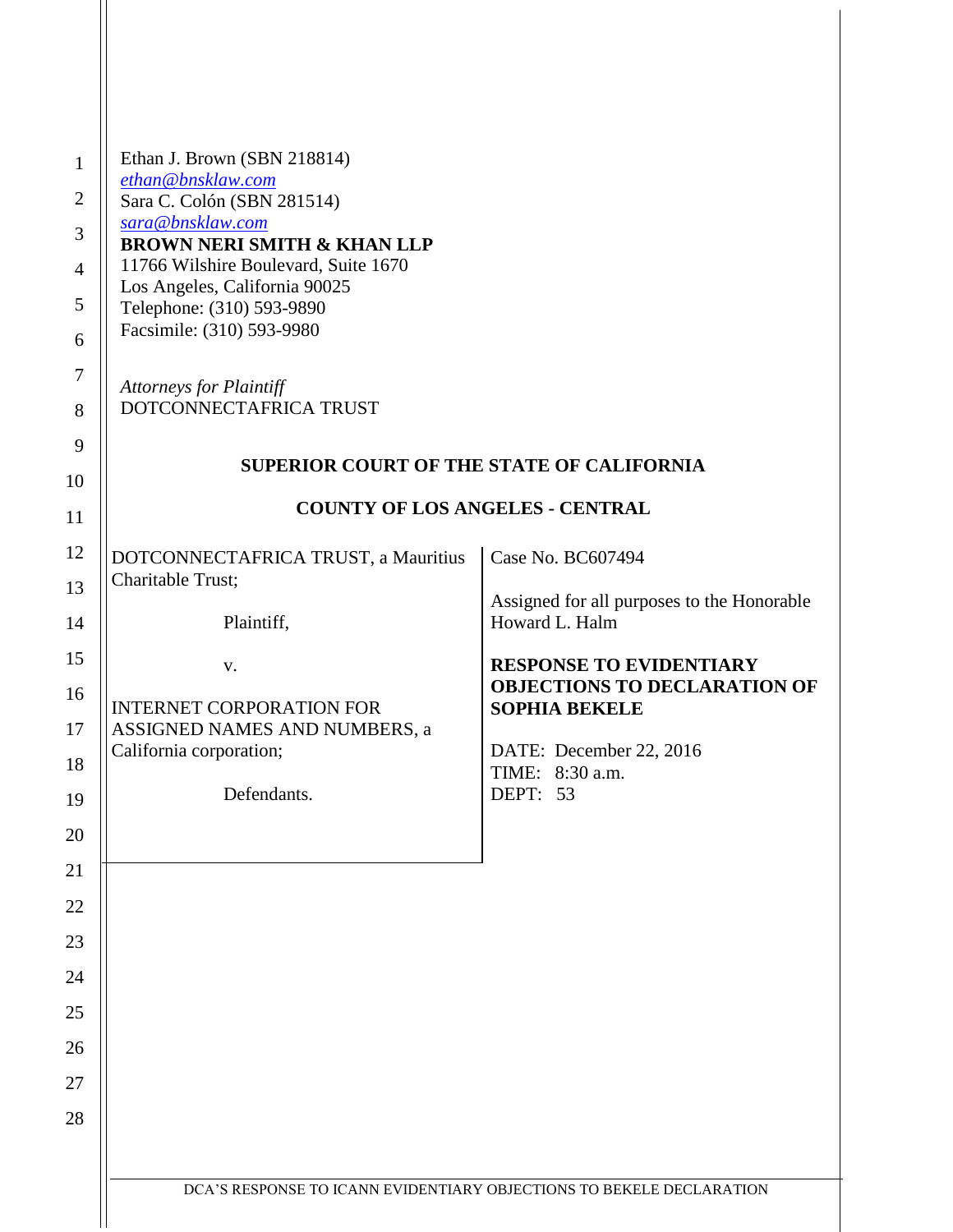Plaintiff DotConnectAfrica Trust ("DCA") hereby responds to Defendant Internet Corporation for Assigned Names and Numbers' ("ICANN") evidentiary objections to the Declaration of Sophia Bekele Eshete ("Bekele Declaration") filed in support of DCA's Motion for Preliminary Injunction.

| 6              | <b>Bekele Declaration ¶</b>                             | <b>ICANN Objection</b>                                               | <b>Response</b>                          | <b>Ruling</b> |
|----------------|---------------------------------------------------------|----------------------------------------------------------------------|------------------------------------------|---------------|
|                | ¶6: "If .Africa is delegated to                         | 1. Speculation (Evid. Code                                           | Ms. Bekele's                             | Overruled     |
| $\overline{7}$ | ZACR before this case is                                | 702.)                                                                | testimony is based                       |               |
| 8              | resolved, DCA's mission                                 | 2. Lacks Foundation (Evid.                                           | upon her personal                        |               |
|                | will be seriously frustrated                            | Code §403)                                                           | knowledge as stated                      |               |
| 9              | and funders will likely pull                            | 3. Lacks Personal Knowledge                                          | in the declaration.<br>Ms. Bekele is the |               |
| 10             | their support due to the<br>uncertainty involved in the | (Evid. Code § 702).                                                  | <b>CEO</b> of Plaintiff                  | Sustained     |
|                | re-delegation process.                                  | Ms. Bekele fails to lay a                                            | DCA and deals                            |               |
| 11             |                                                         | foundation as to the source of                                       | directly with its                        |               |
| 12             |                                                         | her knowledge, or demonstrate                                        | funders.                                 |               |
|                |                                                         | personal knowledge, of the                                           |                                          |               |
| 13             |                                                         | statement that funders will                                          |                                          |               |
|                |                                                         | "likely" pull their support.                                         |                                          |               |
| 14             |                                                         | Further, the testimony is                                            |                                          |               |
| 15             |                                                         | speculative and should be                                            |                                          |               |
|                |                                                         | stricken.                                                            |                                          |               |
| 16             | <b>Bekele Declaration ¶</b>                             | <b>ICANN Objection</b>                                               |                                          | <b>Ruling</b> |
| 17             | ¶7: "If .Africa is delegated                            | 1. Lacks Foundation (Evid.                                           | <b>Response</b><br>Ms. Bekele's          | Overruled     |
| 18             | toZACR before this case is                              | Code § 403).                                                         | testimony is based                       |               |
|                | resolved DCA will likely be                             | 2. Lacks Personal Knowledge                                          | on her personal                          |               |
| 19             | forced to stop                                          | (Evid. Code §702).                                                   | knowledge as stated                      |               |
| 20             | operating due to a lack of                              | 3. Speculation (Evid. Code §                                         | in the declaration.                      | Sustained     |
|                | funding."                                               | 702).                                                                | Ms. Bekele is the                        |               |
| 21             |                                                         |                                                                      | <b>CEO</b> of Plaintiff                  |               |
| 22             |                                                         | Ms. Bekele fails to lay a                                            | DCA and deals                            |               |
|                |                                                         | foundation as to the source of                                       | directly with its                        |               |
| 23             |                                                         | her knowledge, or demonstrate                                        | founders.                                |               |
| 24             |                                                         | personal knowledge, of the state<br>that if .Africa is delegated to  |                                          |               |
|                |                                                         | ZACR before this case is resolve                                     |                                          |               |
| 25             |                                                         | DCA will likely be forced to                                         |                                          |               |
| 26             |                                                         | stop operating to due lack of                                        |                                          |               |
|                |                                                         | funding. Further, the testimony                                      |                                          |               |
| 27             |                                                         | is speculative and should be                                         |                                          |               |
| 28             |                                                         | stricken.                                                            |                                          |               |
|                |                                                         |                                                                      |                                          |               |
|                |                                                         |                                                                      |                                          |               |
|                |                                                         | DCA'S RESPONSE TO ICANN EVIDENTIARY OBJECTIONS TO BEKELE DECLARATION |                                          |               |
|                |                                                         | 1                                                                    |                                          |               |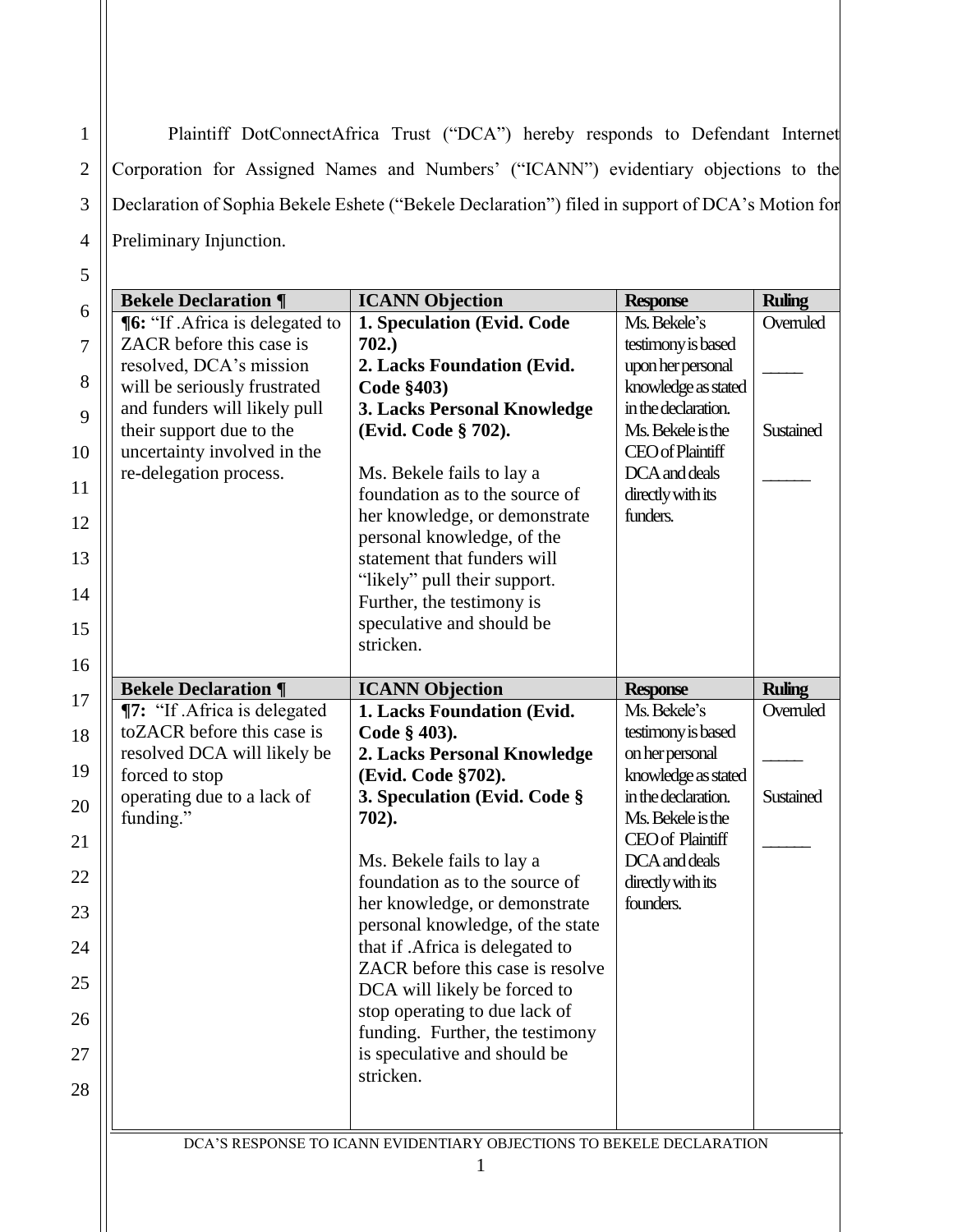|                | <b>Bekele Declaration ¶</b>     | <b>ICANN</b> Objection                                               | <b>Response</b>     | <b>Ruling</b> |
|----------------|---------------------------------|----------------------------------------------------------------------|---------------------|---------------|
| $\mathbf{1}$   | $\P$ 8: "Once the gTLD is       | 1. Lacks Foundation (Evid. Code                                      | Ms. Bekele's        | Overruled     |
| $\overline{2}$ | awarded and the party           | $§$ 403).                                                            | testimony is based  |               |
|                | controlling it begins           | 2. Lacks Personal Knowledge                                          | on her personal     |               |
| 3              | selling or offering its use to  | (Evid. Code § 702).                                                  | knowledge as stated |               |
| $\overline{4}$ | users of the Internet           | 3. Improper Opinion Testimony                                        | in the declaration. | Sustained     |
|                | including businesses,           | (Evid. Code §§ 800-803).                                             |                     |               |
| 5              | organizations, persons and      | Ms. Bekele fails to lay a                                            |                     |               |
|                | governments, it would be        | foundation as to the source of                                       |                     |               |
| 6              | difficult if not impossible to  | her knowledge, or demonstrate                                        |                     |               |
| 7              | unwind that control and         | personal knowledge, of the                                           |                     |               |
|                | provide it to another           | statement that it would be                                           |                     |               |
| 8              | party."                         | difficult to unwind the control of                                   |                     |               |
|                |                                 | a gTLD and provide it to another                                     |                     |               |
| 9              |                                 | party. Further, because it is not                                    |                     |               |
| 10             |                                 | rationally based on her                                              |                     |               |
|                |                                 | perception, this statement                                           |                     |               |
| 11             |                                 | amounts to inadmissible opinion                                      |                     |               |
|                |                                 | testimony.                                                           |                     |               |
| 12             | <b>Bekele Declaration ¶</b>     | <b>ICANN Objection</b>                                               | <b>Response</b>     | <b>Ruling</b> |
| 13             | ¶9: "Based on my                | 1. Lacks Foundation (Evid.                                           | Ms. Bekele's        | Overruled     |
|                | understanding of ICANN's        | Code § 403).                                                         | testimony is based  |               |
| 14             | rules and the requirements of   | 2. Lacks Personal Knowledge                                          | on her personal     |               |
| 15             | a registry, if .Africa were re- | (Evid. Code § 702).                                                  | knowledge as stated |               |
|                | delegated from ZACR to          | 3. Speculation (Evid. Cod. §                                         | in the declaration. |               |
| 16             | DCA, third party registrar      | 702)                                                                 |                     | Sustained     |
|                | contracts would have to be      | <b>4. Improper Opinion</b>                                           | Ms. Bekele's        |               |
| 17             | unwound. Third parties with     | <b>Testimony</b>                                                     | statements are      |               |
| 18             | whom ZACR contracted to         | (Evid. Code §§ 800-803).                                             | based on her        |               |
|                | provide domain names under      | 5. Hearsay (Evid. Code § 1200,                                       | personal            |               |
| 19             | the .Africa gTLD                | et seq.).                                                            | knowledge and       |               |
|                | would have to transition        |                                                                      | perception.         |               |
| 20             | technically and contractually   | Ms. Bekele fails to lay a                                            |                     |               |
| 21             | to $DCA - a$                    | foundation as to the source of                                       | There are no out of |               |
|                | process that would be costly    | her knowledge, or demonstrate                                        | court statements    |               |
| 22             | and burdensome for all such     | personal knowledge, of the                                           | made.               |               |
| 23             | that redelegation is simply     | statement that unwinding third                                       |                     |               |
|                | not viable here. Further,       | party contracts would be costly                                      |                     |               |
| 24             | ZACR plans to charge            | and burdensome and re-                                               |                     |               |
|                | more to registrars than DCA,    | delegation not viable. Further,                                      |                     |               |
| 25             | which will create more          | because it is not rationally based                                   |                     |               |
| 26             | complications in the            | on her perception, this statement                                    |                     |               |
|                | redelegation process."          | amounts to inadmissible opinion                                      |                     |               |
| 27             |                                 | testimony. Similarly, Ms. Bekele                                     |                     |               |
|                |                                 | fails to lay a foundation as to the                                  |                     |               |
| 28             |                                 | source of her knowledge or                                           |                     |               |
|                |                                 | demonstrate personal knowledge                                       |                     |               |
|                |                                 | DCA'S RESPONSE TO ICANN EVIDENTIARY OBJECTIONS TO BEKELE DECLARATION |                     |               |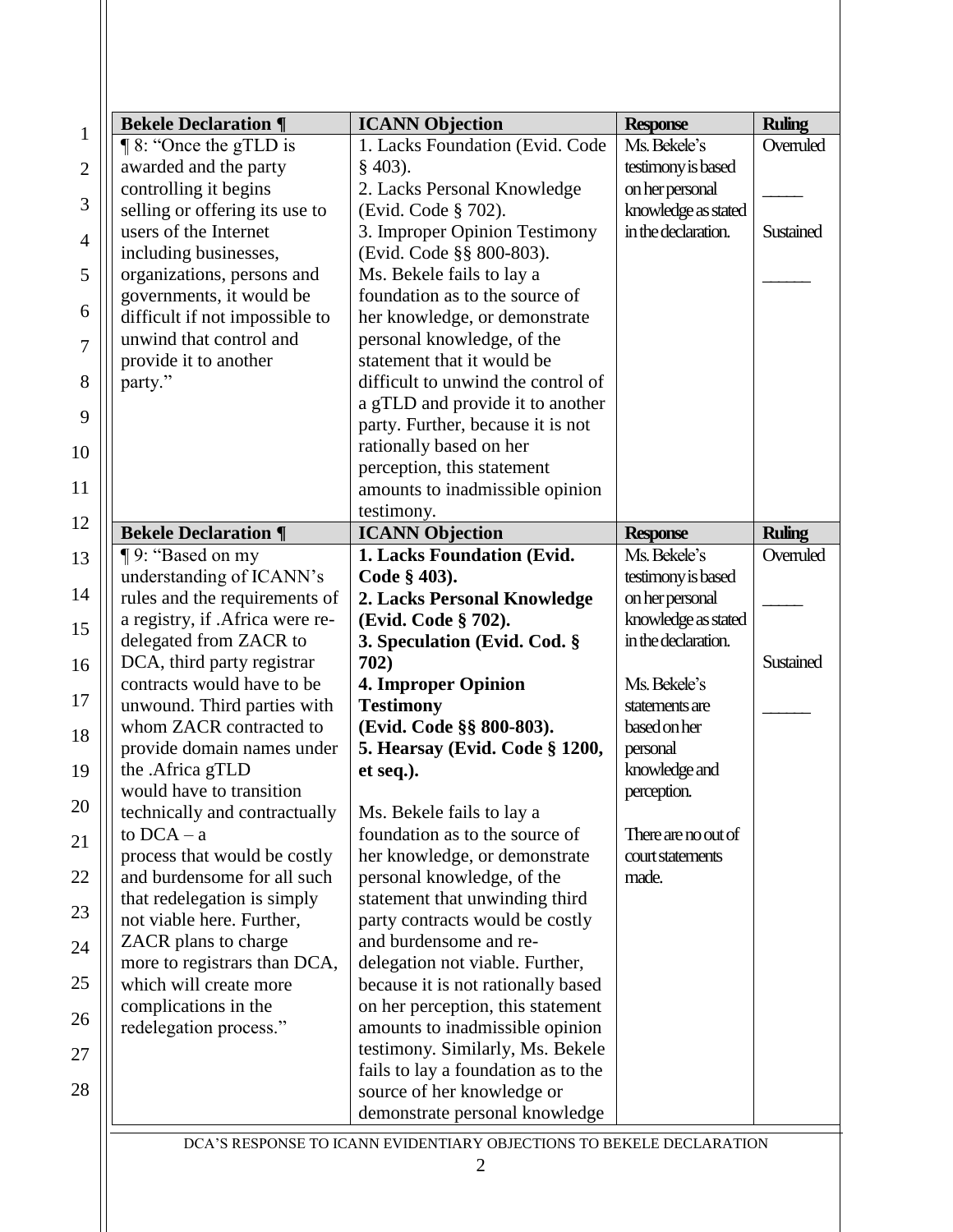| $\mathbf{1}$   |                                                           | as to what amount ZACR plans                                           |                                             |               |
|----------------|-----------------------------------------------------------|------------------------------------------------------------------------|---------------------------------------------|---------------|
|                |                                                           | to charge registrars, or the claim<br>that that purported "fact" would |                                             |               |
| $\overline{2}$ |                                                           | "create more complications in                                          |                                             |               |
| 3              |                                                           | re-delegation." Those statements                                       |                                             |               |
| $\overline{4}$ |                                                           | are speculative and/or an                                              |                                             |               |
| 5              | <b>Bekele Declaration ¶</b>                               | inadmissible opinion.<br><b>ICANN Objection</b>                        | <b>Response</b>                             | <b>Ruling</b> |
|                | 126: "Instead of allowing                                 | 1. Lacks Foundation (Evid. Code                                        | Ms. Bekele's                                | Overruled     |
| 6              | DCA's application to                                      | $§$ 403).                                                              | testimony is based                          |               |
| $\overline{7}$ | proceed through the                                       | 2. Lacks Personal Knowledge                                            | on her personal                             |               |
| 8              | remainder of the application<br>process after the IRP,    | (Evid. Code § 702).<br>3. Improper Opinion Testimony                   | knowledge as stated<br>in the declaration.  |               |
|                | <b>ICANN</b> restarted DCA's                              | (Evid. Code §§ 800-803).                                               |                                             | Sustained     |
| 9              | application and re-reviewed                               |                                                                        | The statement does                          |               |
| 10             | its endorsements."to become                               | Ms. Bekele fails to lay a                                              | not contradict Ms.                          |               |
| 11             | a reality, the AUC<br>determined that a fully vetted      | foundation as to the source of<br>her                                  | Bekele's swom<br>deposition                 |               |
|                | and transparent process was                               | knowledge, or demonstrate                                              | testimony because                           |               |
| 12             | needed for the governments                                | personal knowledge, of the                                             | the cited deposition                        |               |
| 13             | of Africa to provide proper                               | statement that ICANN restarted                                         | testimony merely                            |               |
| 14             | support to an applicant<br>seeking to serve as a registry | DCA's application and<br>rereviewed its endorsements.                  | states that the the<br>IRP did not make     |               |
|                | for a gTLD that would                                     | Further, because it is not                                             | any express ruling                          |               |
| 15             | represent the entire                                      | rationally based on her                                                | on the                                      |               |
| 16             | continent."                                               | perception, this statement                                             | endorsements. The                           |               |
| 17             |                                                           | amounts to inadmissible opinion<br>testimony.                          | deposition<br>testimony does not            |               |
|                |                                                           |                                                                        | state that DCA's                            |               |
| 18             |                                                           | Moreover, the statement                                                | endorsements were                           |               |
| 19             |                                                           | contradicts Ms. Bekele's sworn                                         | insufficient and                            |               |
| 20             |                                                           | deposition testimony, whereby<br>she admitted the IRP Declaration      | therefore required<br>further or additional |               |
| 21             |                                                           | did not address-let alone                                              | review by the                               |               |
|                |                                                           | decide—whether DCA had                                                 | Geographic Names                            |               |
| 22             |                                                           | satisfied the 60% governmental                                         | Panel.                                      |               |
| 23             |                                                           | support requirement, and that the<br>IRP did not declare that DCA      |                                             |               |
| 24             |                                                           | could skip the geographic                                              |                                             |               |
|                |                                                           | support                                                                |                                             |               |
| 25             |                                                           | review. LeVee Decl., Ex. H<br>(Bekele Dep. 200:7-201:19, 7-            |                                             |               |
| 26             |                                                           | 203:4-7, 206:14-207:2, 207:16-                                         |                                             |               |
| 27             |                                                           | $208:11$ ).                                                            |                                             |               |
|                |                                                           |                                                                        |                                             |               |
| 28             |                                                           |                                                                        |                                             |               |

DCA'S RESPONSE TO ICANN EVIDENTIARY OBJECTIONS TO BEKELE DECLARATION